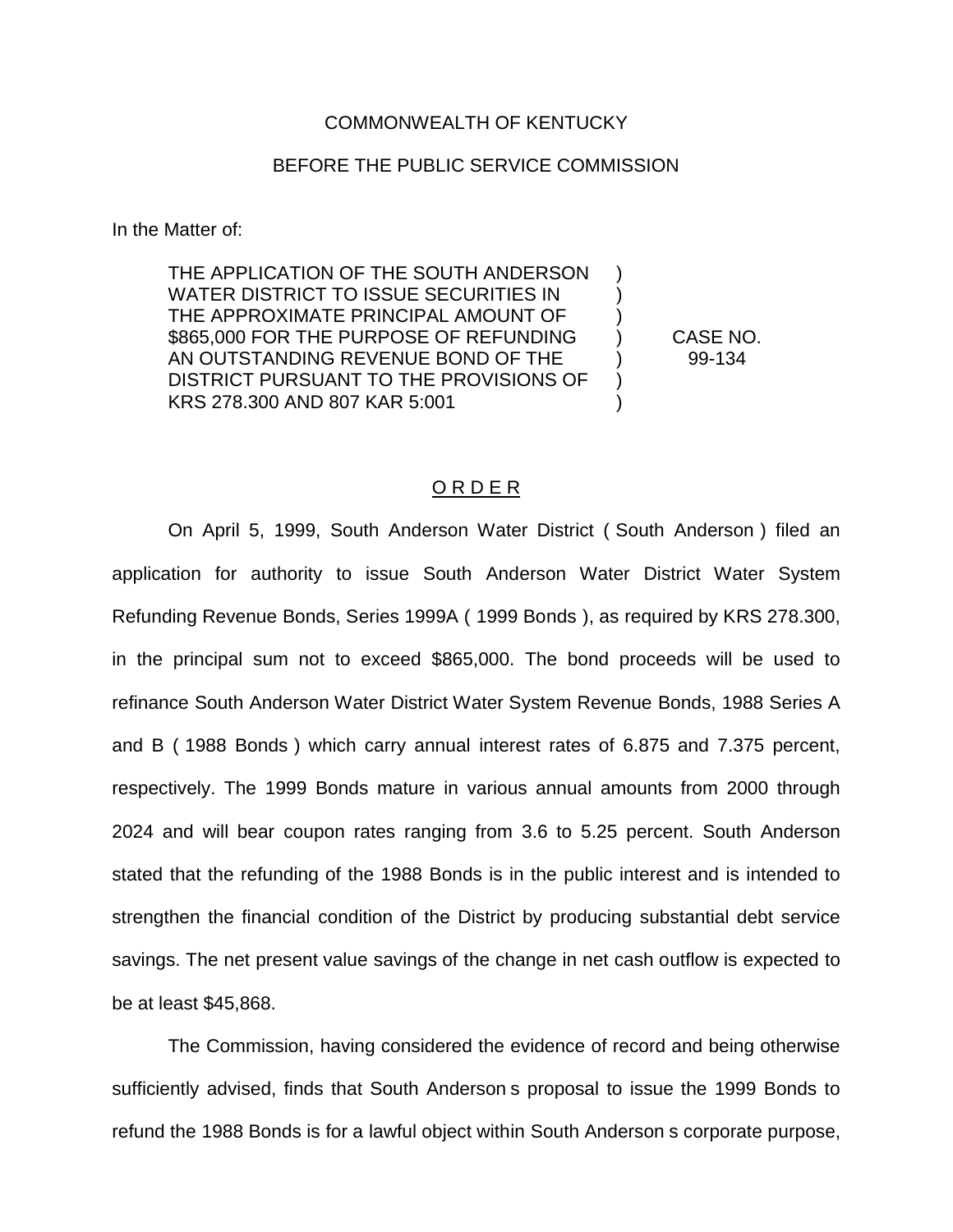is reasonably necessary, appropriate for and consistent with the proper performance of its service to the public, will not impair its ability to perform that service, and should therefore be approved.

IT IS THEREFORE ORDERED that:

1. South Anderson is authorized to issue bonds for an amount not to exceed \$865,000, with coupon rates ranging from 3.6 to 5.25 percent.

2. South Anderson shall issue its proposed 1999 Bonds only on such terms that will result in a positive net present value savings and which are consistent with its application.

3. South Anderson shall, within 30 days after issuance of the securities, advise the Commission in writing of the date or dates of issuance of the securities, the price paid, the interest rate, the purchasers, and all fees and expenses, including underwriting discounts or commissions, or other compensation involved in the issuance and distribution.

4. The proceeds from the transactions authorized herein shall be used only for the lawful purposes specified in South Anderson s application.

Nothing contained herein shall be construed as a finding of value for any purpose or as a warranty on the part of the Commonwealth of Kentucky or any agency thereof as to the securities authorized herein.

-2-